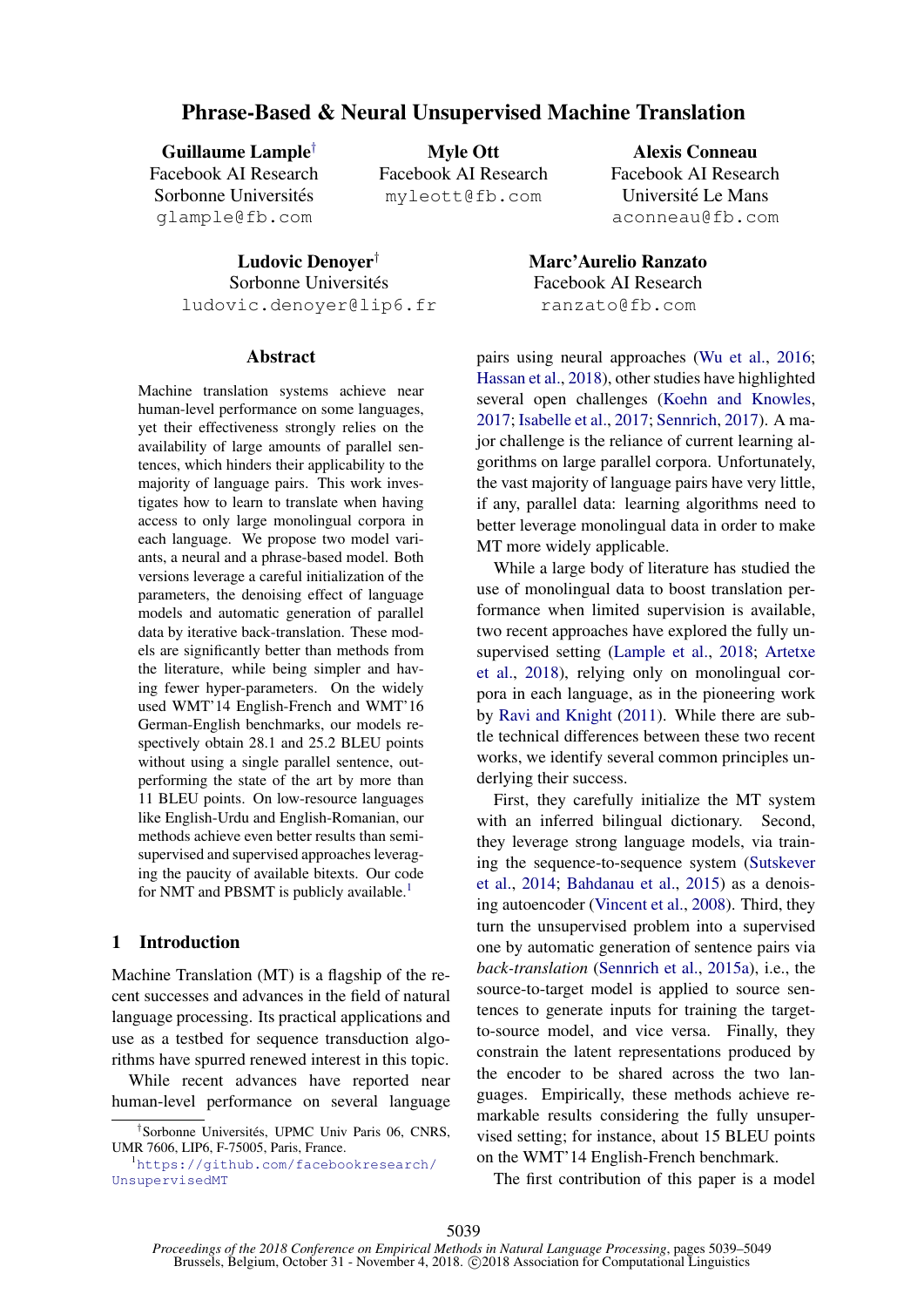

Figure 1: Toy illustration of the three principles of unsupervised MT. A) There are two monolingual datasets. Markers correspond to sentences (see legend for details). B) First principle: Initialization. The two distributions are roughly aligned, e.g. by performing word-by-word translation with an inferred bilingual dictionary. C) Second principle: Language modeling. A language model is learned independently in each domain to infer the structure in the data (underlying continuous curve); it acts as a data-driven prior to denoise/correct sentences (illustrated by the spring pulling a sentence outside the manifold back in). D) Third principle: Back-translation. Starting from an observed source sentence (filled red circle) we use the current source  $\rightarrow$  target model to translate (dashed arrow), yielding a potentially incorrect translation (blue cross near the empty circle). Starting from this (back) translation, we use the target  $\rightarrow$  source model (continuous arrow) to reconstruct the sentence in the original language. The discrepancy between the reconstruction and the initial sentence provides error signal to train the target  $\rightarrow$  source model parameters. The same procedure is applied in the opposite direction to train the source  $\rightarrow$  target model.

that combines these two previous neural approaches, simplifying the architecture and loss function while still following the above mentioned principles. The resulting model outperforms previous approaches and is both easier to train and tune. Then, we apply the same ideas and methodology to a traditional phrase-based statistical machine translation (PBSMT) system (Koehn et al., 2003). PBSMT models are well-known to outperform neural models when labeled data is scarce because they merely count occurrences, whereas neural models typically fit hundred of millions of parameters to learn distributed representations, which may generalize better when data is abundant but is prone to overfit when data is scarce. Our PBSMT model is simple, easy to interpret, fast to train and often achieves similar or better results than its NMT counterpart. We report gains of up to  $+10$  BLEU points on widely used benchmarks when using our NMT model, and up to +12 points with our PBSMT model. Furthermore, we apply these methods to distant and low-resource languages, like English-Russian, English-Romanian and English-Urdu, and report competitive performance against both semi-supervised and supervised baselines.

### 2 Principles of Unsupervised MT

Learning to translate with only monolingual data is an ill-posed task, since there are potentially many ways to associate target with source sentences. Nevertheless, there has been exciting progress towards this goal in recent years, as discussed in the related work of Section 5. In this section, we abstract away from the specific assumptions made by each prior work and instead focus on identifying the common principles underlying unsupervised MT.

We claim that unsupervised MT can be accomplished by leveraging the three components illustrated in Figure 1: (i) suitable initialization of the translation models, (ii) language modeling and (iii) iterative back-translation. In the following, we describe each of these components and later discuss how they can be better instantiated in both a neural model and phrase-based model.

Initialization: Given the ill-posed nature of the task, model initialization expresses a natural prior over the space of solutions we expect to reach, jump-starting the process by leveraging approximate translations of words, short phrases or even sub-word units (Sennrich et al., 2015b). For instance, Klementiev et al. (2012) used a provided bilingual dictionary, while Lample et al. (2018) and Artetxe et al. (2018) used dictionaries inferred in an unsupervised way (Conneau et al., 2018; Artetxe et al., 2017). The motivating intuition is that while such initial "word-by-word" translation may be poor if languages or corpora are not closely related, it still preserves some of the original semantics.

Language Modeling: Given large amounts of monolingual data, we can train language models on both source and target languages. These models express a data-driven prior about how sentences should read in each language, and they improve the quality of the translation models by per-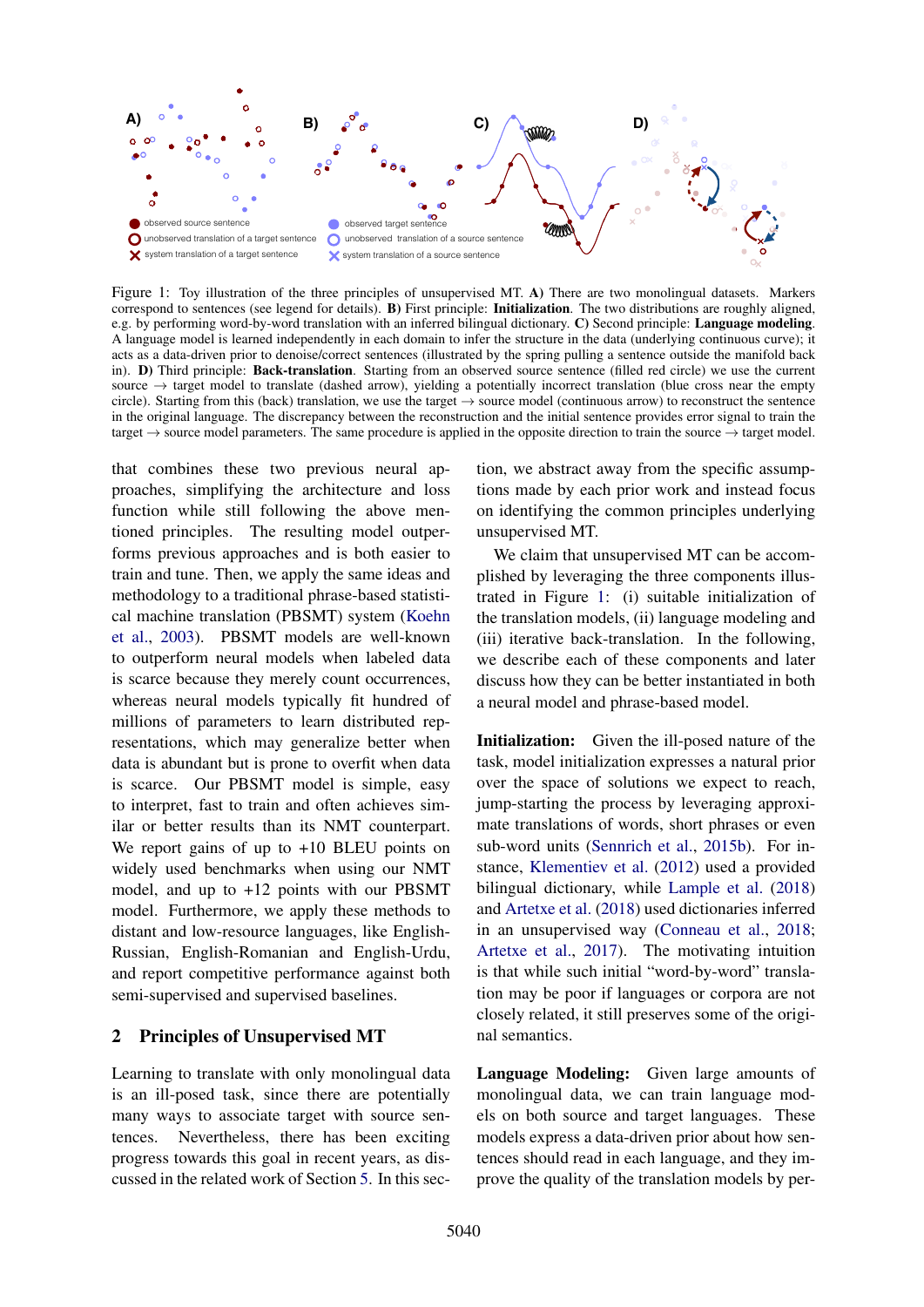#### Algorithm 1: Unsupervised MT

- 1 **Language models:** Learn language models  $P_s$  and  $P_t$ over source and target languages; 2 Initial translation models: Leveraging  $P_s$  and  $P_t$ ,
- learn two initial translation models, one in each direction:  $P_{s\rightarrow t}^{(0)}$  and  $P_{t\rightarrow s}^{(0)}$ ;
- <sup>3</sup> for k=1 to N do
- 4 | Back-translation: Generate source and target sentences using the current translation models,  $P_{t\rightarrow s}^{(k-1)}$  and  $P_{s\rightarrow t}^{(k-1)}$ , factoring in language  $T_{t\rightarrow s}$  and  $T_{s\rightarrow t}$ <br>models,  $P_s$  and  $P_t$ ;
- 5 Train new translation models  $P_{s \to t}^{(k)}$  and  $P_{t \to t}^{(k)}$ the two dansition models  $T_{s\to t}$  and  $T_{t\to s}$  using the generated sentences and leveraging  $P_s$ and  $P_t$ ; <sup>6</sup> end

forming local substitutions and word reorderings.

Iterative Back-translation: The third principle is back-translation (Sennrich et al., 2015a), which is perhaps the most effective way to leverage monolingual data in a semi-supervised setting. Its application in the unsupervised setting is to couple the source-to-target translation system with a backward model translating from the target to source language. The goal of this model is to generate a source sentence for each target sentence in the monolingual corpus. This turns the daunting unsupervised problem into a supervised learning task, albeit with noisy source sentences. As the original model gets better at translating, we use the current model to improve the back-translation model, resulting in a coupled system trained with an iterative algorithm (He et al., 2016).

### 3 Unsupervised MT systems

Equipped with the three principles detailed in Section 2, we now discuss how to effectively combine them in the context of a NMT model (Section 3.1) and PBSMT model (Section 3.2).

In the reminder of the paper, we denote the space of source and target sentences by  $S$  and  $T$ , respectively, and the language models trained on source and target monolingual datasets by  $P_s$  and  $P_t$ , respectively. Finally, we denote by  $P_{s \to t}$  and  $P_{t\rightarrow s}$  the translation models from source to target and vice versa. An overview of our approach is given in Algorithm 1.

#### 3.1 Unsupervised NMT

We now introduce a new unsupervised NMT method, which is derived from earlier work by Artetxe et al. (2018) and Lample et al. (2018). We first discuss how the previously mentioned

three key principles are instantiated in our work, and then introduce an additional property of the system, the sharing of internal representations across languages, which is specific and critical to NMT. From now on, we assume that a NMT model consists of an encoder and a decoder. Section 4 gives the specific details of this architecture.

Initialization: While prior work relied on bilingual dictionaries, here we propose a more effective and simpler approach which is particularly suitable for related languages. $2$  First, instead of considering words, we consider byte-pair encodings (BPE) (Sennrich et al., 2015b), which have two major advantages: they reduce the vocabulary size and they eliminate the presence of unknown words in the output translation. Second, instead of learning an explicit mapping between BPEs in the source and target languages, we define BPE tokens by *jointly* processing both monolingual corpora. If languages are related, they will naturally share a good fraction of BPE tokens, which eliminates the need to infer a bilingual dictionary. In practice, we i) join the monolingual corpora, ii) apply BPE tokenization on the resulting corpus, and iii) learn token embeddings (Mikolov et al., 2013) on the same corpus, which are then used to initialize the lookup tables in the encoder and decoder.

Language Modeling: In NMT, language modeling is accomplished via denoising autoencoding, by minimizing:

$$
\mathcal{L}^{lm} = \mathbb{E}_{x \sim S}[-\log P_{s \to s}(x|C(x))] + \mathbb{E}_{y \sim \mathcal{T}}[-\log P_{t \to t}(y|C(y))] \qquad (1)
$$

where  $C$  is a noise model with some words dropped and swapped as in Lample et al. (2018).  $P_{s\rightarrow s}$  and  $P_{t\rightarrow t}$  are the composition of encoder and decoder both operating on the source and target sides, respectively.

**Back-translation:** Let us denote by  $u^*(y)$  the sentence in the source language inferred from  $y \in \mathcal{T}$  such that  $u^*(y) = \arg \max_{y \in \mathcal{Y}} P_{t \to s}(u|y)$ . Similarly, let us denote by  $v^*(x)$  the sentence in the target language inferred from  $x \in$ S such that  $v^*(x)$  =  $\arg \max P_{s \to t}(v|x)$ . The pairs  $(u^*(y), y)$  and  $(x, v^*(x)))$  constitute automatically-generated parallel sentences which, following the back-translation principle, can be

<sup>&</sup>lt;sup>2</sup>For unrelated languages, we need to infer a dictionary to properly initialize the embeddings (Conneau et al., 2018).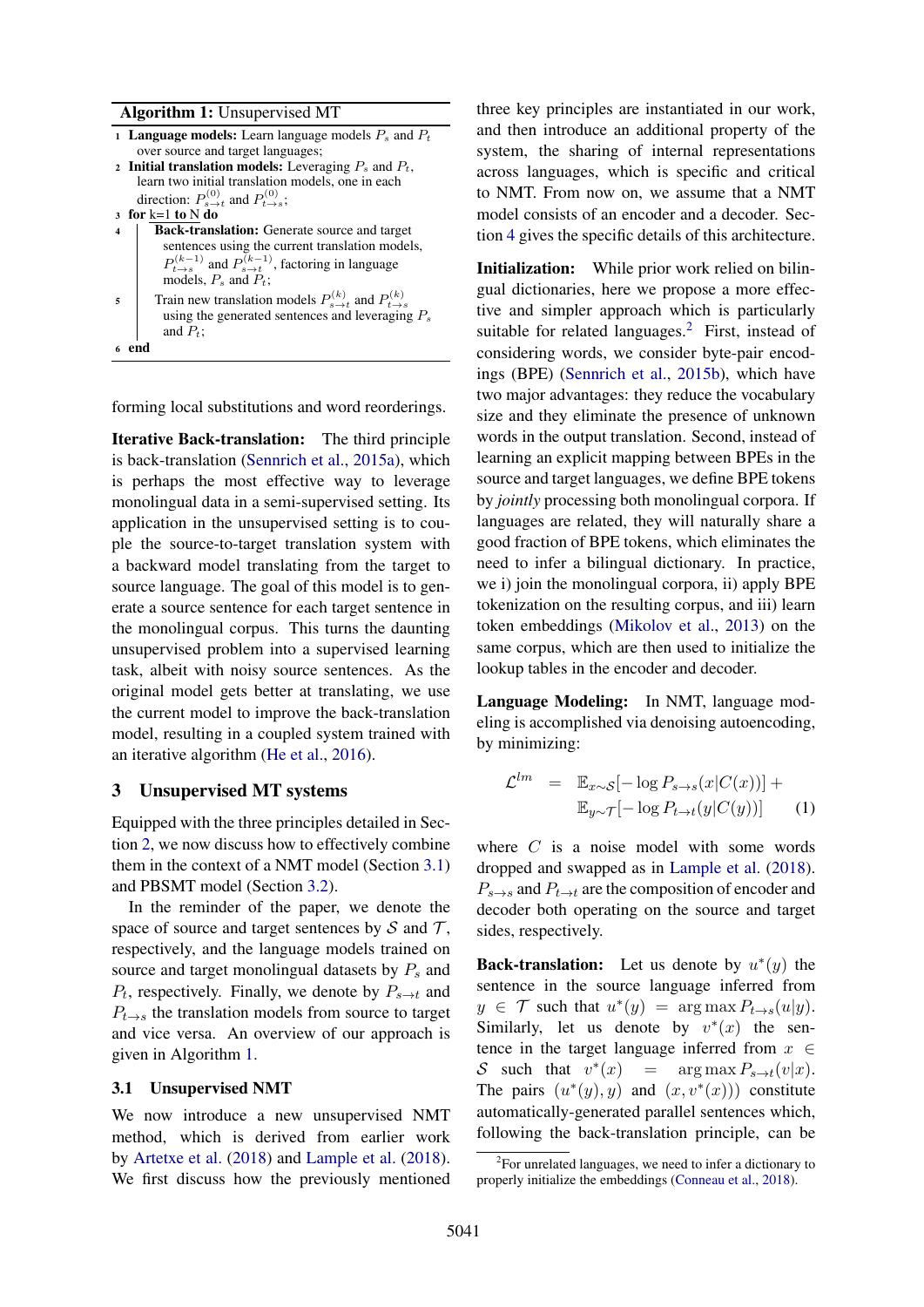used to train the two MT models by minimizing the following loss:

$$
\mathcal{L}^{back} = \mathbb{E}_{y \sim \mathcal{T}}[-\log P_{s \to t}(y|u^*(y))] + \mathbb{E}_{x \sim \mathcal{S}}[-\log P_{t \to s}(x|v^*(x))]. \quad (2)
$$

Note that when minimizing this objective function we do not back-prop through the reverse model which generated the data, both for the sake of simplicity and because we did not observe improvements when doing so. The objective function minimized at every iteration of stochastic gradient descent, is simply the sum of  $\mathcal{L}^{lm}$  in Eq. 1 and  $\mathcal{L}^{back}$ in Eq. 2. To prevent the model from cheating by using different subspaces for the language modeling and translation tasks, we add an additional constraint which we discuss next.

Sharing Latent Representations: A shared encoder representation acts like an interlingua, which is translated in the decoder target language regardless of the input source language. This ensures that the benefits of language modeling, implemented via the denoising autoencoder objective, nicely transfer to translation from noisy sources and eventually help the NMT model to translate more fluently. In order to share the encoder representations, we share all encoder parameters (including the embedding matrices since we perform joint tokenization) across the two languages to ensure that the latent representation of the source sentence is robust to the source language. Similarly, we share the decoder parameters across the two languages. While sharing the encoder is critical to get the model to work, sharing the decoder simply induces useful regularization. Unlike prior work (Johnson et al., 2016), the first token of the decoder specifies the language the module is operating with, while the encoder does not have any language identifier.

#### 3.2 Unsupervised PBSMT

In this section, we discuss how to perform unsupervised machine translation using a Phrase-Based Statistical Machine Translation (PBSMT) system (Koehn et al., 2003) as the underlying backbone model. Note that PBSMT models are known to perform well on low-resource language pairs, and are therefore a potentially good alternative to neural models in the unsupervised setting.

When translating from  $x$  to  $y$ , a PBSMT system scores y according to:  $\arg \max_{y} P(y|x) =$  $\arg \max_{y} P(x|y)P(y)$ , where  $P(x|y)$  is derived

from so called "phrase tables", and  $P(y)$  is the score assigned by a language model.

Given a dataset of bitexts, PBSMT first infers an alignment between source and target phrases. It then populates phrase tables, whose entries store the probability that a certain n-gram in the source/target language is mapped to another ngram in the target/source language.

In the unsupervised setting, we can easily train a language model on monolingual data, but it is less clear how to populate the phrase tables, which are a necessary component for good translation. Fortunately, similar to the neural case, the principles of Section 2 are effective to solve this problem.

Initialization: We populate the initial phrase tables (from source to target and from target to source) using an inferred bilingual dictionary built from monolingual corpora using the method proposed by Conneau et al. (2018). In the following, we will refer to phrases as single words, but the very same arguments trivially apply to longer ngrams. Phrase tables are populated with the scores of the translation of a source word to:

$$
p(t_j|s_i) = \frac{e^{\frac{1}{T}\cos(e(t_j), W e(s_i))}}{\sum_k e^{\frac{1}{T}\cos(e(t_k), W e(s_i))}},
$$
(3)

where  $t_j$  is the j-th word in the target vocabulary and  $s_i$  is the *i*-th word in the source vocabulary,  $T$  is a hyper-parameter used to tune the peakiness of the distribution<sup>3</sup>,  $W$  is the rotation matrix mapping the source embeddings into the target embeddings (Conneau et al., 2018), and  $e(x)$  is the embedding of  $x$ .

Language Modeling: Both in the source and target domains we learn smoothed n-gram language models using KenLM (Heafield, 2011), although neural models could also be considered. These remain fixed throughout training iterations.

Iterative Back-Translation: To jump-start the iterative process, we use the unsupervised phrase tables and the language model on the target side to construct a seed PBSMT. We then use this model to translate the source monolingual corpus into the target language (back-translation step). Once the data has been generated, we train a PBSMT in supervised mode to map the generated data back to the original source sentences. Next, we perform

<sup>&</sup>lt;sup>3</sup>We set  $T = 30$  in all our experiments, following the setting of Smith et al. (2017).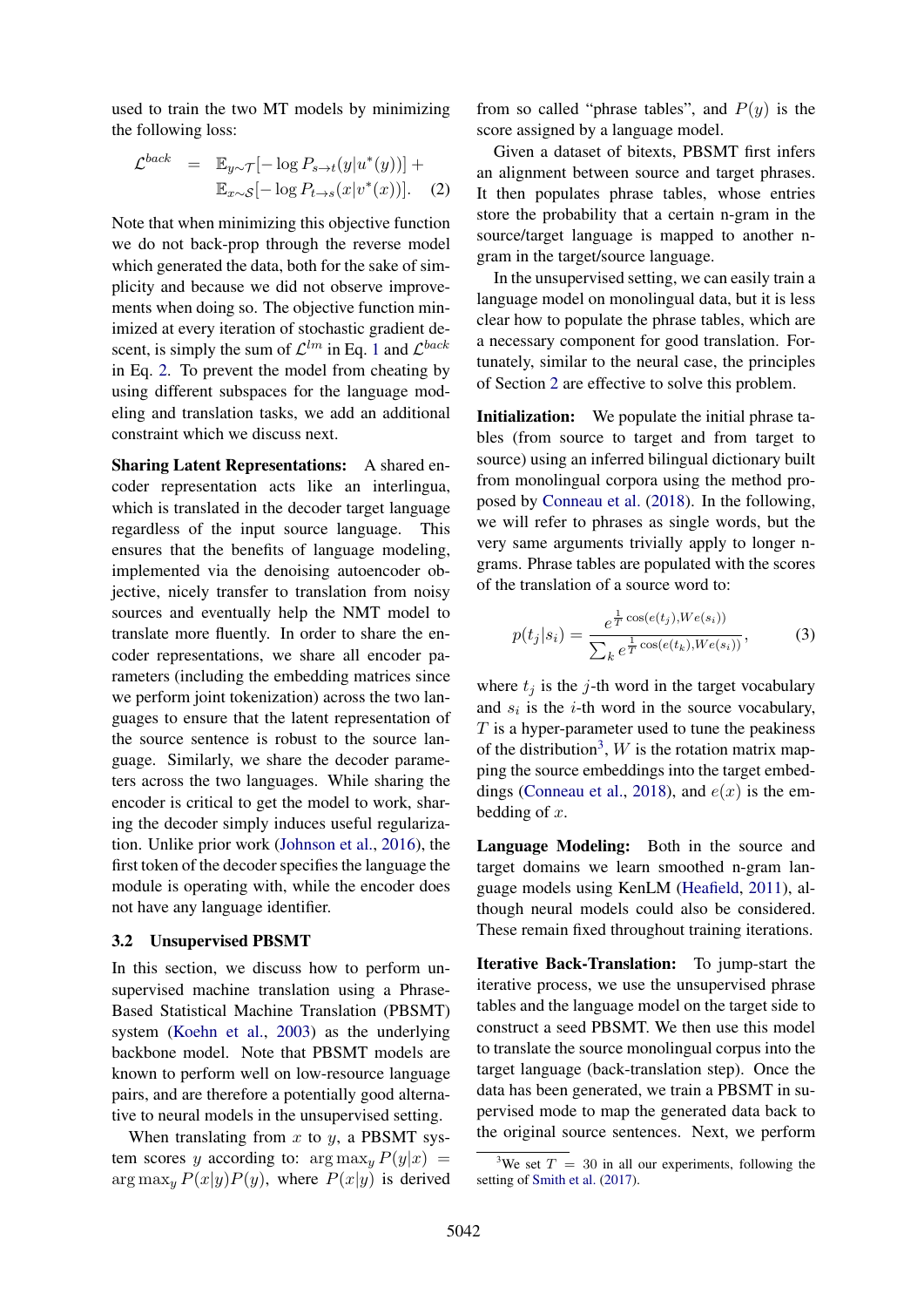both generation and training process but in the reverse direction. We repeat these steps as many times as desired (see Algorithm 2 in Section A).

Intuitively, many entries in the phrase tables are not correct because the input to the PBSMT at any given point during training is noisy. Despite that, the language model may be able to fix some of these mistakes at generation time. As long as that happens, the translation improves, and with that also the phrase tables at the next round. There will be more entries that correspond to correct phrases, which makes the PBSMT model stronger because it has bigger tables and it enables phrase swaps over longer spans.

### 4 Experiments

We first describe the datasets and experimental protocol we used. Then, we compare the two proposed unsupervised approaches to earlier attempts, to semi-supervised methods and to the very same models but trained with varying amounts of labeled data. We conclude with an ablation study to understand the relative importance of the three principles introduced in Section 2.

#### 4.1 Datasets and Methodology

We consider five language pairs: English-French, English-German, English-Romanian, English-Russian and English-Urdu. The first two pairs are used to compare to recent work on unsupervised MT (Artetxe et al., 2018; Lample et al., 2018). The last three pairs are instead used to test our PB-SMT unsupervised method on truly low-resource pairs (Gu et al., 2018) or unrelated languages that do not even share the same alphabet.

For English, French, German and Russian, we use all available sentences from the WMT monolingual News Crawl datasets from years 2007 through 2017. For Romanian, the News Crawl dataset is only composed of 2.2 million sentences, so we augment it with the monolingual data from WMT'16, resulting in 2.9 million sentences. In Urdu, we use the dataset of Jawaid et al. (2014), composed of about 5.5 million monolingual sentences. We report results on *newstest* 2014 for  $en - fr$ , and *newstest* 2016 for  $en - de$ ,  $en - ro$ and  $en - ru$ . For Urdu, we use the LDC2010T21 and LDC2010T23 corpora each with about 1800 sentences as validation and test sets, respectively.

We use Moses scripts (Koehn et al., 2007) for tokenization. NMT is trained with 60,000 BPE

| Source           | Target         | P(s t) | P(t s) |
|------------------|----------------|--------|--------|
| heureux          | happy          | 0.931  | 0.986  |
|                  | delighted      | 0.458  | 0.003  |
|                  | grateful       | 0.128  | 0.003  |
|                  | thrilled       | 0.392  | 0.002  |
|                  | glad           | 0.054  | 0.001  |
| Royaume-Uni      | <b>Britain</b> | 0.242  | 0.720  |
|                  | UK             | 0.816  | 0.257  |
|                  | U.K.           | 0.697  | 0.011  |
|                  | United Kingdom | 0.770  | 0.010  |
|                  | <b>British</b> | 0.000  | 0.002  |
| Union européenne | European Union | 0.869  | 0.772  |
|                  | EU             | 0.335  | 0.213  |
|                  | E.U.           | 0.539  | 0.006  |
|                  | member states  | 0.007  | 0.006  |
|                  | 27-nation bloc | 0.410  | 0.002  |

Table 1: Unsupervised phrase table. Example of candidate French to English phrase translations, along with their corresponding conditional likelihoods.

codes. PBSMT is trained with true-casing, and by removing diacritics from Romanian on the source side to deal with their inconsistent use across the monolingual dataset (Sennrich et al., 2016).

#### 4.2 Initialization

Both the NMT and PBSMT approaches require either cross-lingual BPE embeddings (to initialize the shared lookup tables) or n-gram embeddings (to initialize the phrase table). We generate embeddings using fastText (Bojanowski et al., 2017) with an embedding dimension of 512, a context window of size 5 and 10 negative samples. For NMT, fastText is applied on the concatenation of source and target corpora, which results in crosslingual BPE embeddings.

For PBSMT, we generate n-gram embeddings on the source and target corpora independently, and align them using the MUSE library (Conneau et al., 2018). Since learning unique embeddings of every possible phrase would be intractable, we consider the most frequent 300,000 source phrases, and align each of them to its 200 nearest neighbors in the target space, resulting in a phrase table of 60 million phrase pairs which we score using the formula in Eq. 3.

In practice, we observe a small but significant difference of about 1 BLEU point using a phrase table of bigrams compared to a phrase table of unigrams, but did not observe any improvement using longer phrases. Table 1 shows an extract of a French-English unsupervised phrase table, where we can see that unigrams are correctly aligned to bigrams, and vice versa.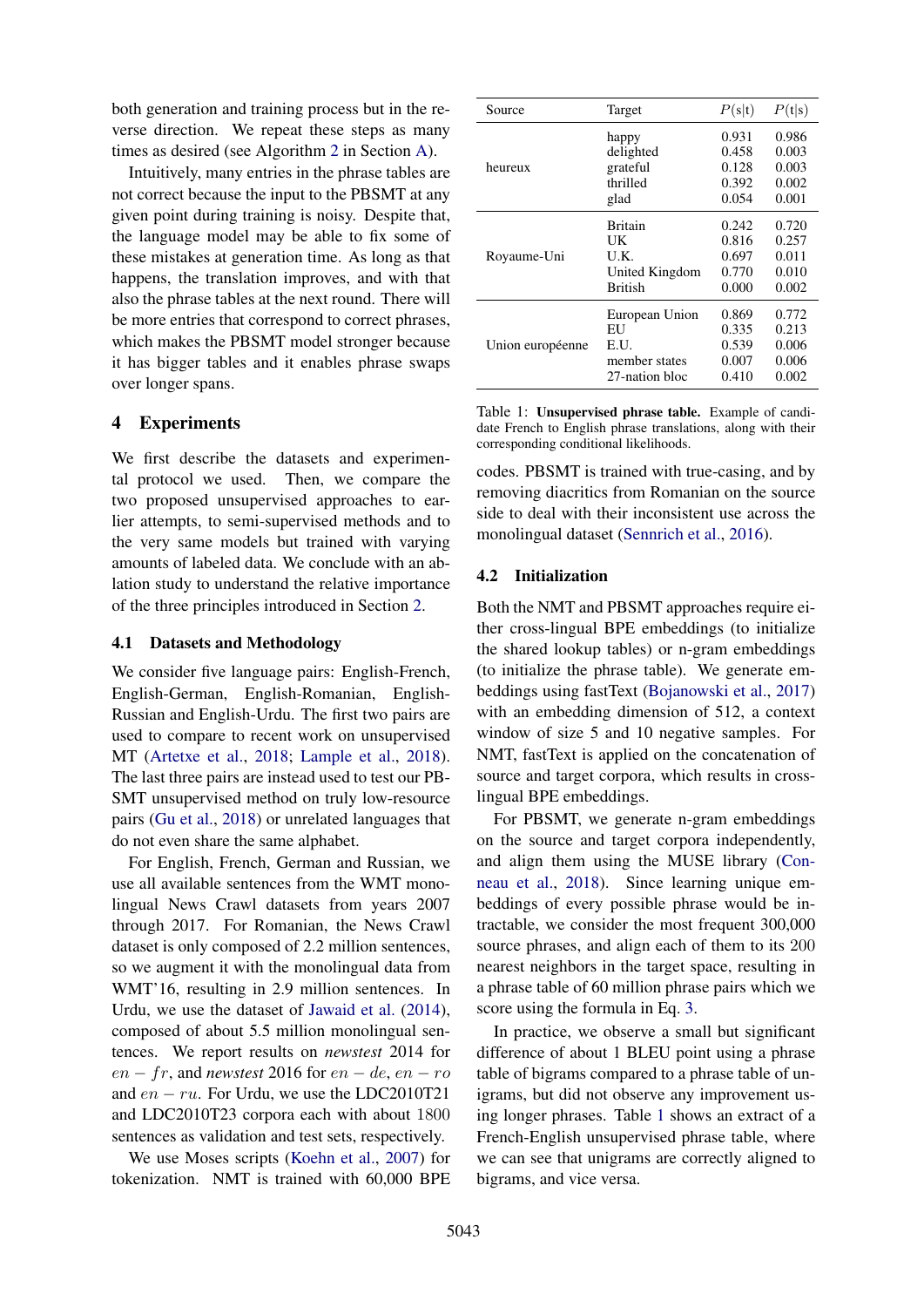



Figure 2: Comparison between supervised and unsupervised approaches on WMT'14 En-Fr, as we vary the number of parallel sentences for the supervised methods.

### 4.3 Training

The next subsections provide details about the architecture and training procedure of our models.

## 4.3.1 NMT

10<sup>5</sup><br>
10<sup>4</sup> 10<sup>5</sup> LO<sup>5</sup> LO<sup>6</sup> LOF The Hand Scheme end Mondal schemes or of parallel training sentences<br>
Seron WATT 14En-Fr, as we vary the number of par-<br>
eneces for the supervised methods.<br>
Training<br>
act subsections prov In this study, we use NMT models built upon LSTM (Hochreiter and Schmidhuber, 1997) and Transformer (Vaswani et al., 2017) cells. For the LSTM model we use the same architecture as in Lample et al. (2018). For the Transformer, we use 4 layers both in the encoder and in the decoder. Following Press and Wolf (2016), we share all lookup tables between the encoder and the decoder, and between the source and the target languages. The dimensionality of the embeddings and of the hidden layers is set to 512. We used the Adam optimizer (Kingma and Ba, 2014) with a learning rate of  $10^{-4}$ ,  $\beta_1 = 0.5$ , and a batch size of 32. At decoding time, we generate greedily.

### 4.3.2 PBSMT

The PBSMT uses Moses' default smoothed ngram language model with phrase reordering disabled during the very first generation. PBSMT is trained in a iterative manner using Algorithm 2. At each iteration, we translate 5 million sentences randomly sampled from the monolingual dataset in the source language. Except for initialization, we use phrase tables with phrases up to length 4.

### 4.4 Model selection

Moses' implementation of PBSMT has 15 hyperparameters, such as relative weighting of each scoring function, word penalty, etc. In this work, we consider two methods to set these hyperparameters. We either set them to their default values in the toolbox, or we set them using a small validation set of parallel sentences. It turns out

| Model                                                                  | en-fr                | fr-en                | en-de       | de-en        |
|------------------------------------------------------------------------|----------------------|----------------------|-------------|--------------|
| (Artetxe et al., 2018)<br>(Lample et al., 2018)<br>(Yang et al., 2018) | 15.1<br>15.0<br>17.0 | 15.6<br>14.3<br>15.6 | 9.6<br>10.9 | 13.3<br>14.6 |
| NMT (LSTM)                                                             | 24.5                 | 23.7                 | 14.7        | 19.6         |
| NMT (Transformer)                                                      | 25.1                 | 24.2                 | 17.2        | 21.0         |
| PBSMT (Iter. 0)                                                        | 16.2                 | 17.5                 | 11.0        | 15.6         |
| PBSMT (Iter. n)                                                        | 28.1                 | 27.2                 | 17.9        | 22.9         |
| $NMT + PBSMT$                                                          | 27.1                 | 26.3                 | 17.5        | 22.1         |
| PBSMT + NMT                                                            | 27.6                 | 27.7                 | 20.2        | 25.2         |

Table 2: Comparison with previous approaches. BLEU score for different models on the  $en - fr$  and  $en - de$ language pairs. Just using the unsupervised phrase table, and without back-translation (PBSMT (Iter. 0)), the PBSMT outperforms previous approaches. Combining PBSMT with NMT gives the best results.

that with only 100 labeled sentences in the validation set, PBSMT would overfit to the validation set. For instance, on  $en \rightarrow fr$ , PBSMT tuned on 100 parallel sentences obtains a BLEU score of 26.42 on *newstest* 2014, compared to 27.09 with default hyper-parameters, and 28.02 when tuned on the 3000 parallel sentences of *newstest* 2013. Therefore, unless otherwise specified, all PBSMT models considered in the paper use default hyperparameter values, and do not use any parallel resource whatsoever.

For the NMT, we also consider two model selection procedures: an *unsupervised criterion* based on the BLEU score of a "round-trip" translation (source  $\rightarrow$  target  $\rightarrow$  source and target  $\rightarrow$  source  $\rightarrow$  target) as in Lample et al. (2018), and crossvalidation using a small validation set with 100 parallel sentences. In our experiments, we found the unsupervised criterion to be highly correlated with the test metric when using the Transformer model, but not always for the LSTM. Therefore, unless otherwise specified, we select the best LSTM models using a small validation set of 100 parallel sentences, and the best Transformer models with the unsupervised criterion.

### 4.5 Results

The results reported in Table 2 show that our unsupervised NMT and PBSMT systems largely outperform previous unsupervised baselines. We report large gains on all language pairs and directions. For instance, on the  $en \rightarrow fr$  task, our unsupervised PBSMT obtains a BLEU score of 28.1, outperforming the previous best result by more than 11 BLEU points. Even on a more complex task like  $en \rightarrow de$ , both PBSMT and NMT surpass the baseline score by more than 10 BLEU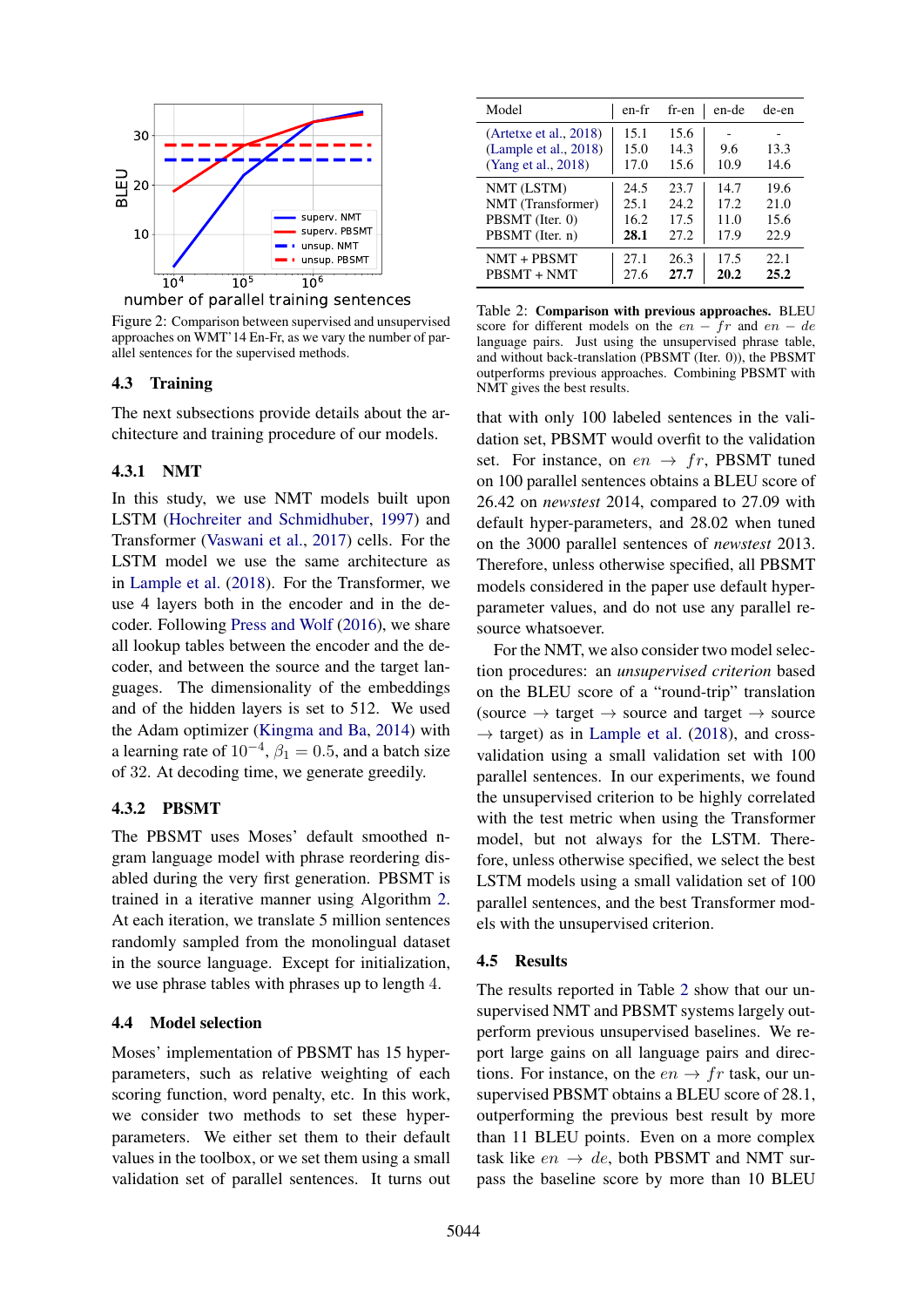|                               | $en \rightarrow fr$ | $fr \rightarrow en$ | $en \rightarrow de$ | $de \rightarrow en$ | $en \rightarrow ro$ | $ro \rightarrow en$ | $en \rightarrow ru$ | $ru \rightarrow en$ |
|-------------------------------|---------------------|---------------------|---------------------|---------------------|---------------------|---------------------|---------------------|---------------------|
| Unsupervised PBSMT            |                     |                     |                     |                     |                     |                     |                     |                     |
| Unsupervised phrase table     |                     | 17.50               |                     | 15.63               |                     | 14.10               |                     | 8.08                |
| Back-translation - Iter. 1    | 24.79               | 26.16               | 15.92               | 22.43               | 18.21               | 21.49               | 11.04               | 15.16               |
| Back-translation - Iter. 2    | 27.32               | 26.80               | 17.65               | 22.85               | 20.61               | 22.52               | 12.87               | 16.42               |
| Back-translation - Iter. 3    | 27.77               | 26.93               | 17.94               | 22.87               | 21.18               | 22.99               | 13.13               | 16.52               |
| Back-translation - Iter. 4    | 27.84               | 27.20               | 17.77               | 22.68               | 21.33               | 23.01               | 13.37               | 16.62               |
| Back-translation - Iter. 5    | 28.11               | 27.16               |                     |                     |                     |                     |                     |                     |
| Unsupervised NMT              |                     |                     |                     |                     |                     |                     |                     |                     |
| <b>LSTM</b>                   | 24.48               | 23.74               | 14.71               | 19.60               |                     |                     |                     |                     |
| Transformer                   | 25.14               | 24.18               | 17.16               | 21.00               | 21.18               | 19.44               | 7.98                | 9.09                |
| Phrase-based + Neural network |                     |                     |                     |                     |                     |                     |                     |                     |
| $NMT + PBSMT$                 | 27.12               | 26.29               | 17.52               | 22.06               | 21.95               | 23.73               | 10.14               | 12.62               |
| PBSMT + NMT                   | 27.60               | 27.68               | 20.23               | 25.19               | 25.13               | 23.90               | 13.76               | 16.62               |

Table 3: Fully unsupervised results. We report the BLEU score for PBSMT, NMT, and their combinations on 8 directed language pairs. Results are obtained on *newstest* 2014 for en − fr and *newstest* 2016 for every other pair.

points. Even before iterative back-translation, the PBSMT model significantly outperforms previous approaches, and can be trained in a few minutes.

Table 3 illustrates the quality of the PBSMT model during the iterative training process. For instance, the  $fr \rightarrow en$  model obtains a BLEU score of 17.5 at iteration  $0 - i.e.$  after the unsupervised phrase table construction – while it achieves a score of 27.2 at iteration 4. This highlights the importance of multiple back-translation iterations. The last rows of Table 3 also show that we get additional gains by further tuning the NMT model on the data generated by PBSMT (PBSMT + NMT). We simply add the data generated by the unsupervised PBSMT system to the back-translated data produced by the NMT model. By combining PB-SMT and NMT, we achieve BLEU scores of 20.2 and 25.2 on the challenging  $en \rightarrow de$  and  $de \rightarrow$ en translation tasks. While we also tried bootstraping the PBSMT model with back-translated data generated by a NMT model (NMT + PB-SMT), this did not improve over PBSMT alone.

Next, we compare to fully supervised models. Figure 2 shows the performance of the same architectures trained in a fully supervised way using parallel training sets of varying size. The unsupervised PBSMT model achieves the same performance as its supervised counterpart trained on more than 100,000 parallel sentences.

This is confirmed on low-resource languages. In particular, on  $ro \rightarrow en$ , our unsupervised PB-SMT model obtains a BLEU score of 23.9, outperforming Gu et al. (2018)'s method by 1 point, despite its use of 6,000 parallel sentences, a seed dictionary, and a multi-NMT system combining parallel resources from 5 different languages.

On Russian, our unsupervised PBSMT model obtains a BLEU score of 16.6 on  $ru \rightarrow en$ , showing that this approach works reasonably well on distant languages. Finally we train on  $ur \rightarrow en$ , which is both low resource and distant. In a supervised mode, PBSMT using the noisy and outof-domain 800,000 parallel sentences from Tiedemann (2012) achieves a BLEU score of 9.8. Instead, our unsupervised PBSMT system achieves 12.3 BLEU using only a validation set of 1800 sentences to tune Moses hyper-parameters.

### 4.6 Ablation Study

In Figure 3 we report results from an ablation study, to better understand the importance of the three principles when training PBSMT. This study shows that more iterations only partially compensate for lower quality phrase table initialization (Left), language models trained over less data (Middle) or less monolingual data (Right). Moreover, the influence of the quality of the language model becomes more prominent as we iterate. These findings suggests that better initialization methods and more powerful language models may further improve our results.

We perform a similar ablation study for the NMT system (see Appendix). We find that backtranslation and auto-encoding are critical components, without which the system fails to learn. We also find that initialization of embeddings is very important, and we gain 7 BLEU points compared to prior work (Artetxe et al., 2018; Lample et al., 2018) by learning BPE embeddings over the concatenated monolingual corpora.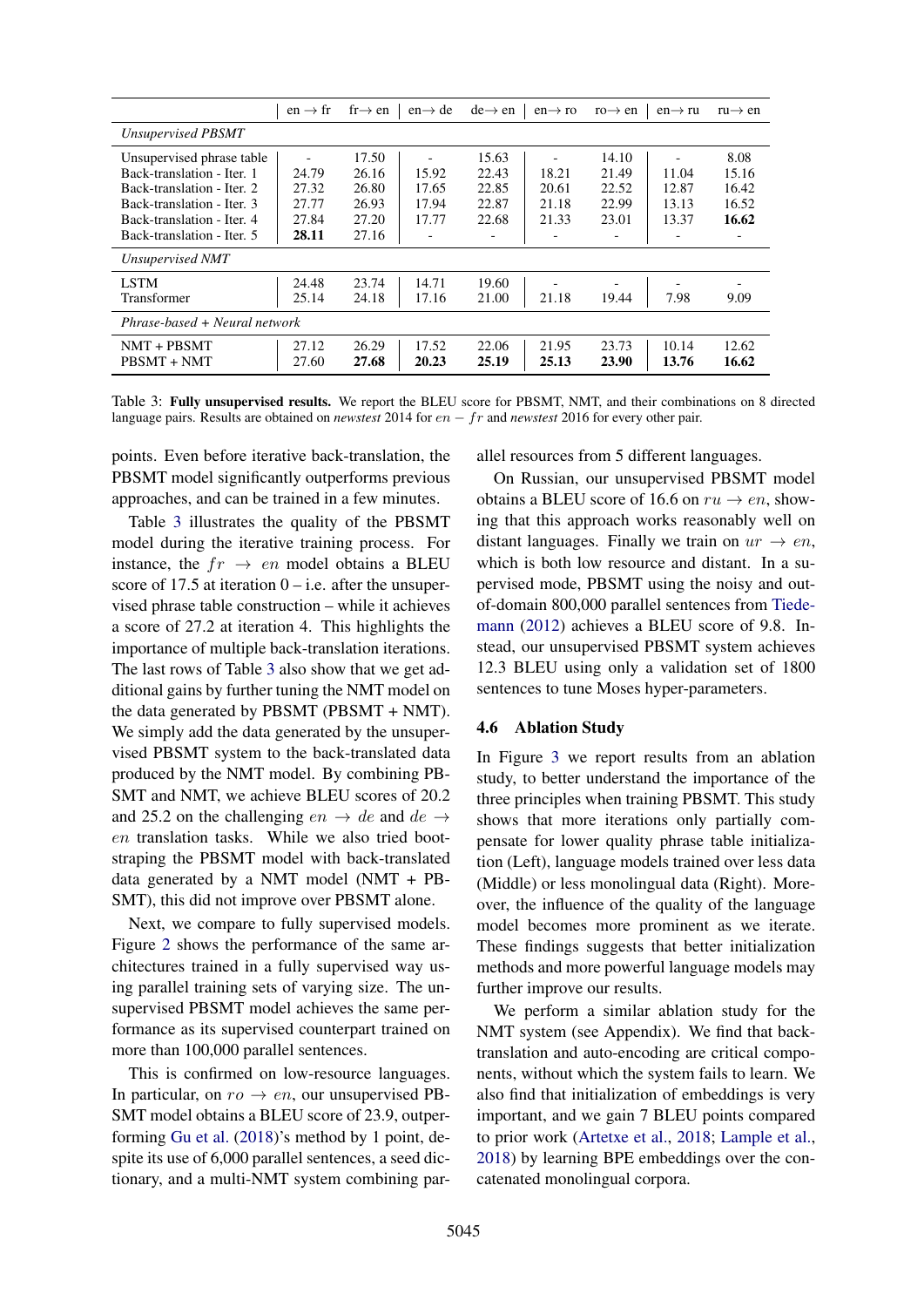

Figure 3: Results with PBSMT on the  $fr \to en$  pair at different iterations. We vary: Left) the quality of the initial alignment between the source and target embeddings (measured in P@1 on the word translation task), Middle) the number of sentences used to train the language models, Right) the number of sentences used for back-translation.

# 5 Related Work

A large body of literature has studied using monolingual data to boost translation performance when limited supervision is available. This limited supervision is typically provided as a small set of parallel sentences (Sennrich et al., 2015a; Gulcehre et al., 2015; He et al., 2016; Gu et al., 2018; Wang et al., 2018); large sets of parallel sentences in related languages (Firat et al., 2016; Johnson et al., 2016; Chen et al., 2017; Zheng et al., 2017); cross-lingual dictionaries (Klementiev et al., 2012; Irvine and Callison-Burch, 2014, 2016); or comparable corpora (Munteanu et al., 2004; Irvine and Callison-Burch, 2013).

Learning to translate *without* any form of supervision has also attracted interest, but is challenging. In their seminal work, Ravi and Knight (2011) leverage linguistic prior knowledge to reframe the unsupervised MT task as deciphering and demonstrate the feasibility on short sentences with limited vocabulary. Earlier work by Carbonell et al. (2006) also aimed at unsupervised MT, but leveraged a bilingual dictionary to seed the translation. Both works rely on a language model on the target side to correct for translation fluency.

Subsequent work (Klementiev et al., 2012; Irvine and Callison-Burch, 2014, 2016) relied on bilingual dictionaries, small parallel corpora of several thousand sentences, and linguistically motivated features to prune the search space. Irvine and Callison-Burch (2014) use monolingual data to expand phrase tables learned in a supervised setting. In our work we also expand phrase tables, but we initialize them with an inferred bilingual n-gram dictionary, following work from the connectionist community aimed at improving PBSMT with neural models (Schwenk, 2012; Kalchbrenner and Blunsom, 2013; Cho et al., 2014).

In recent years back-translation has become a

popular method of augmenting training sets with monolingual data on the target side (Sennrich et al., 2015a), and has been integrated in the "dual learning" framework of He et al. (2016) and subsequent extensions (Wang et al., 2018). Our approach is similar to the dual learning framework, except that in their model gradients are backpropagated through the reverse model and they pretrain using a relatively large amount of labeled data, whereas our approach is fully unsupervised.

Finally, our work can be seen as an extension of recent studies (Lample et al., 2018; Artetxe et al., 2018; Yang et al., 2018) on *fully unsupervised* MT with two major contributions. First, we propose a much simpler and more effective initialization method for related languages. Second, we abstract away three principles of unsupervised MT and apply them to a PBSMT, which even outperforms the original NMT. Moreover, our results show that the combination of PBSMT and NMT achieves even better performance.

# 6 Conclusions and Future Work

In this work, we identify three principles underlying recent successes in fully unsupervised MT and show how to apply these principles to PBSMT and NMT systems. We find that PBSMT systems often outperform NMT systems in the fully unsupervised setting, and that by combining these systems we can greatly outperform previous approaches from the literature. We apply our approach to several popular benchmark language pairs, obtaining state of the art results, and to several low-resource and under-explored language pairs.

It's an open question whether there are more effective instantiations of these principles or other principles altogether, and under what conditions our iterative process is guaranteed to converge. Future work may also extend to the semisupervised setting.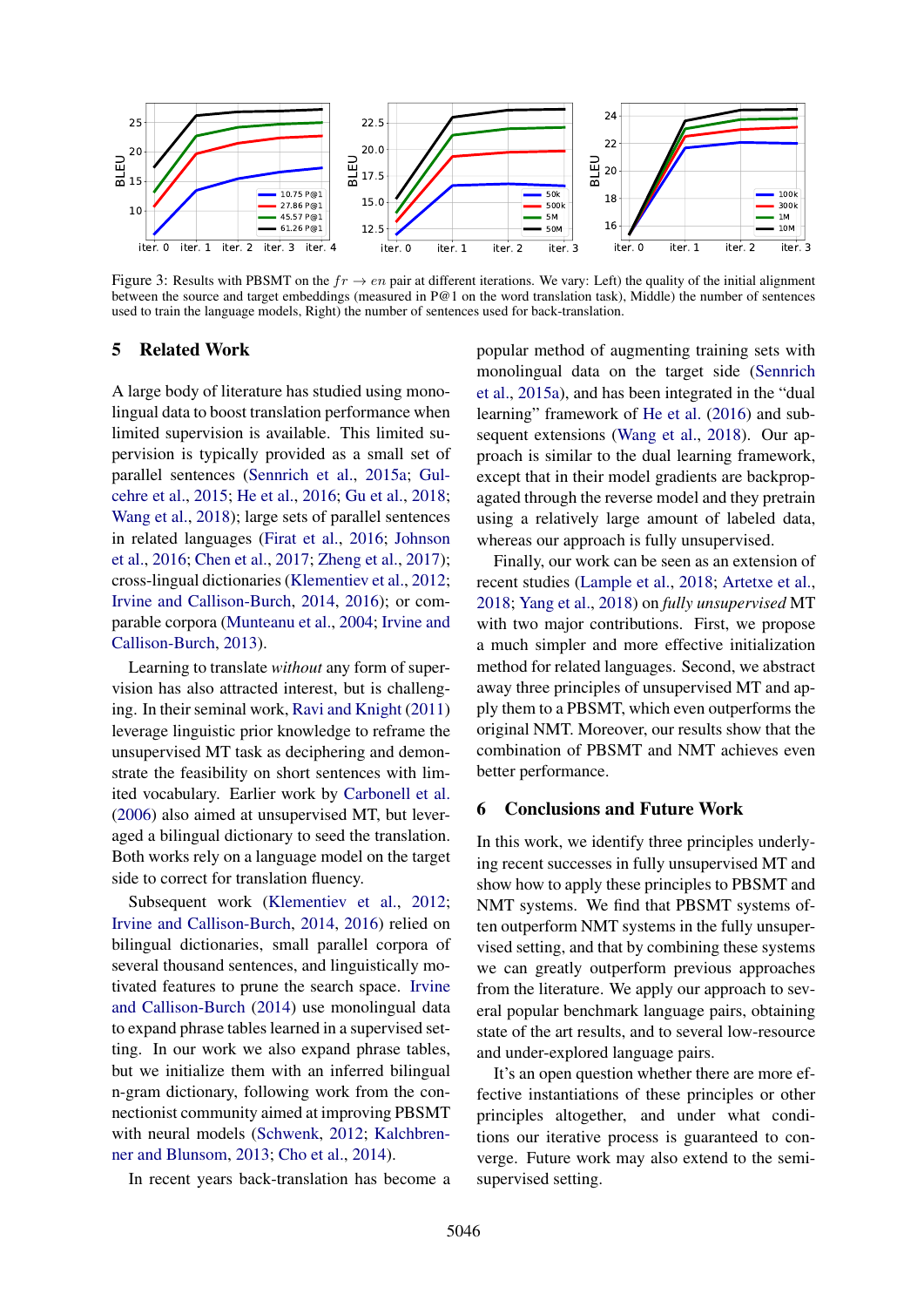#### References

- Mikel Artetxe, Gorka Labaka, and Eneko Agirre. 2017. Learning bilingual word embeddings with (almost) no bilingual data. In Proceedings of the 55th Annual Meeting of the Association for Computational Linguistics, volume 1, pages 451– 462.
- Mikel Artetxe, Gorka Labaka, Eneko Agirre, and Kyunghyun Cho. 2018. Unsupervised neural machine translation. In International Conference on Learning Representations (ICLR).
- D. Bahdanau, K. Cho, and Y. Bengio. 2015. Neural machine translation by jointly learning to align and translate. In International Conference on Learning Representations (ICLR).
- Piotr Bojanowski, Edouard Grave, Armand Joulin, and Tomas Mikolov. 2017. Enriching word vectors with subword information. Transactions of the Association for Computational Linguistics, 5:135– 146.
- Jaime Carbonell, Steve Klein, David Miller, Michael Steinbaum, Tomer Grassiany, and Jochen Frey. 2006. Context-based machine translation. In The Association for Machine Translation in the Americas.
- Y. Chen, Y. Liu, Y. Cheng, and V.O.K. Li. 2017. A teacher-student framework for zero-resource<br>neural machine translation. In Proceedings of neural machine translation. the 55th Annual Meeting of the Association for Computational Linguistics.
- Kyunghyun Cho, Bart van Merriënboer, Çağlar Gülcehre, Dzmitry Bahdanau, Fethi Bougares, Holger Schwenk, and Yoshua Bengio. 2014. Learning phrase representations using rnn encoder—decoder for statistical machine translation. In Proceedings of the 2014 Conference on Empirical Methods in Natural Language Processing (EMNLP), pages 1724–—1734.
- A. Conneau, G. Lample, M. Ranzato, L. Denoyer, and H. Jégou. 2018. Word translation without parallel data. In International Conference on Learning Representations (ICLR).
- O. Firat, B. Sankaran, Y. Al-Onaizan, F.T.Y. Vural, and K. Cho. 2016. Zero-resource translation with multilingual neural machine translation. In Proceedings of the 2016 Conference on Empirical Methods in Natural Language Processing.
- Jiatao Gu, Hany Hassan, Jacob Devlin, and Victor O.K. Li. 2018. Universal neural machine translation for extremely low resource languages. In Conference of the North American Chapter of the Association for Computational Linguistics on Human Language Technology.
- Caglar Gulcehre, Orhan Firat, Kelvin Xu, Kyunghyun Cho, Loic Barrault, Huei-Chi Lin, Fethi Bougares,

Holger Schwenk, and Yoshua Bengio. 2015. On using monolingual corpora in neural machine translation. arXiv preprint arXiv:1503.03535.

- Hany Hassan, Anthony Aue, Chang Chen, Vishal Chowdhary, Jonathan Clark, Christian Federmann, Xuedong Huang, Marcin Junczys-Dowmunt, William Lewis, Mu Li, Shujie Liu, Tie-Yan Liu, Renqian Luo, Arul Menezes, Tao Qin, Frank Seide, Xu Tan, Fei Tian, Lijun Wu, Shuangzhi Wu, Yingce Xia, Dongdong Zhang, Zhirui Zhang, and Ming Zhou. 2018. Achieving human parity on automatic chinese to english news translation. In arXiv:1803.05567.
- Di He, Yingce Xia, Tao Qin, Liwei Wang, Nenghai Yu, Tieyan Liu, and Wei-Ying Ma. 2016. Dual learning for machine translation. In Advances in Neural Information Processing Systems, pages 820–828.
- Kenneth Heafield. 2011. Kenlm: Faster and smaller language model queries. In Proceedings of the Sixth Workshop on Statistical Machine Translation, pages 187–197. Association for Computational Linguistics.
- Sepp Hochreiter and Jürgen Schmidhuber. 1997.<br>
Long short-term memory. Neural computation, Long short-term memory. 9(8):1735–1780.
- Ann Irvine and Chris Callison-Burch. 2013. Combining bilingual and comparable corpora for low resource machine translation. In Proceedings of the eighth workshop on statistical machine translation, pages 262–270.
- Ann Irvine and Chris Callison-Burch. 2014. Hallucinating phrase translations for low resource mt. In Proceedings of the Eighteenth Conference on Computational Natural Language Learning, pages 160–170.
- Ann Irvine and Chris Callison-Burch. 2016. Endto-end statistical machine translation with zero or small parallel texts. In Journal of Natural Language Engineering, volume 22, pages 517–548.
- Pierre Isabelle, Colin Cherry, and George Foster. 2017. A challenge set approach to evaluating machine translation. In Proceedings of the 2017 Conference on Empirical Methods in Natural Language Processing, pages 2486–2496.
- Bushra Jawaid, Amir Kamran, and Ondrej Bojar. 2014. A tagged corpus and a tagger for urdu. In LREC.
- M. Johnson, M. Schuster, Q.V. Le, M. Krikun, Y. Wu, Z. Chen, N. Thorat, F. Viégas, M. Wattenberg, G. Corrado, M. Hughes, and J. Dean. 2016. Google's multilingual neural machine translation system: Enabling zero-shot translation. In Transactions of the Association for Computational Linguistics.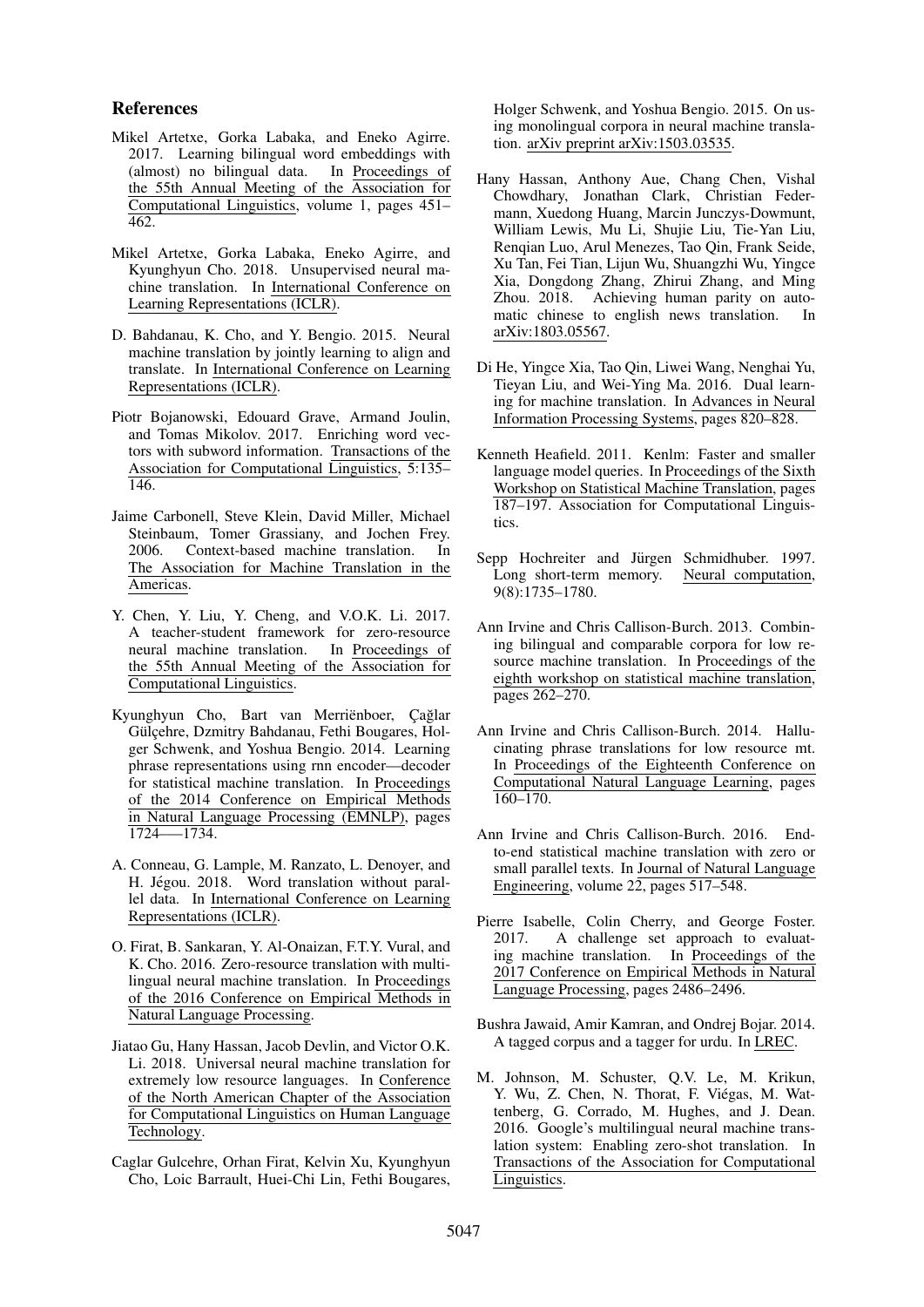- Nal Kalchbrenner and Phil Blunsom. 2013. Two recurrent continuous translation models. In Conference on Empirical Methods in Natural Language Processing.
- Diederik Kingma and Jimmy Ba. 2014. Adam: A method for stochastic optimization. arXiv preprint arXiv:1412.6980.
- Alex Klementiev, Ann Irvine, Chris Callison-Burch, and David Yarowsky. 2012. Toward statistical machine translation without parallel corpora. In Proceedings of the 13th Conference of the European Chapter of the Association for computational Linguistics, Avignon, France. Association for Computational Linguistics.
- Philipp Koehn, Hieu Hoang, Alexandra Birch, Chris Callison-Burch, Marcello Federico, Nicola Bertoldi, Brooke Cowan, Wade Shen, Christine Moran, Richard Zens, Ondrej Bojar Chris Dyer, Alexandra Constantin, and Evan Herbst. 2007. Moses: Open source toolkit for statistical machine translation. In Annual Meeting of the Association for Computational Linguistics (ACL), demo session.
- Philipp Koehn and Rebecca Knowles. 2017. Six challenges for neural machine translation. In Proceedings of the First Workshop on Neural Machine Translation, pages 28–39.
- Philipp Koehn, Franz Josef Och, and Daniel Marcu. 2003. Statistical phrase-based translation. In Conference of the North American Chapter of the Association for Computational Linguistics on Human Language Technology (NAACL), volume 1, pages 48––54.
- G. Lample, A. Conneau, L. Denoyer, and M. Ranzato. 2018. Unsupervised machine translation using monolingual corpora only. In International Conference on Learning Representations (ICLR).
- Tomas Mikolov, Ilya Sutskever, Kai Chen, Greg S Corrado, and Jeff Dean. 2013. Distributed representations of words and phrases and their compositionality. In Advances in neural information processing systems, pages 3111–3119.
- D.S. Munteanu, A. Fraser, and D. Marcu. 2004. Improved machine translation performance via parallel sentence extraction from comparable corpora. In Proceedings of the Human Language Technology Conference of the North American Chapter of the Association for Computational Linguistics (NAACL).
- Ofir Press and Lior Wolf. 2016. Using the output embedding to improve language models. arXiv preprint arXiv:1608.05859.
- S. Ravi and K. Knight. 2011. Deciphering foreign language. In Proceedings of the 49th Annual Meeting of the Association for Computational Linguistics, pages 12–21.
- Holger Schwenk. 2012. Continuous space translation models for phrase-based statistical machine translation. In International Conference on Computational Linguistics, pages 1071–1080.
- Rico Sennrich. 2017. How grammatical is characterlevel neural machine translation? assessing mt quality with contrastive translation pairs. In Proceedings of the 15th Conference of the European Chapter of the Association for Computational Linguistics, pages 376–382.
- Rico Sennrich, Barry Haddow, and Alexandra Birch. 2015a. Improving neural machine translation models with monolingual data. In Proceedings of the 54th Annual Meeting of the Association for Computational Linguistics, pages 86–96.
- Rico Sennrich, Barry Haddow, and Alexandra Birch. 2015b. Neural machine translation of rare words with subword units. the 54th Annual Meeting of the Association for Computational Linguistics, pages 1715–1725.
- Rico Sennrich, Barry Haddow, and Alexandra Birch. 2016. Edinburgh neural machine translation systems for wmt 16. In Proceedings of the First Conference on Machine Translation, pages 371– 376.
- Samuel L. Smith, David H. P. Turban, Steven Hamblin, and Nils Y. Hammerla. 2017. Offline bilingual word vectors, orthogonal transformations and the inverted softmax. In Internaltional Conference on Learning Representations.
- Ilya Sutskever, Oriol Vinyals, and Quoc V Le. 2014. Sequence to sequence learning with neural networks. In Advances in Neural Information Processing Systems, pages 3104–3112.
- Jörg Tiedemann. 2012. Parallel data, tools and interfaces in opus. In Proceedings of the 8th International Conference on Language Resources and Evaluation.
- Ashish Vaswani, Noam Shazeer, Niki Parmar, Jakob Uszkoreit, Llion Jones, Aidan N Gomez, Lukasz Kaiser, and Illia Polosukhin. 2017. Attention is all you need. arXiv preprint arXiv:1706.03762.
- Pascal Vincent, Hugo Larochelle, Yoshua Bengio, and Pierre-Antoine Manzagol. 2008. Extracting and composing robust features with denoising autoencoders. In Proceedings of the 25th international conference on Machine learning, pages 1096–1103.
- Yijun Wang, Yingce Xia, Li Zhao, Jiang Bian, Tao Qin, Guiquan Liu, and Tie-Yan Liu. 2018. Dual transfer learning for neural machine translation with marginal distribution regularization. In Proceedings of the Thirty-Second AAAI Conference on Artificial Intelligence.